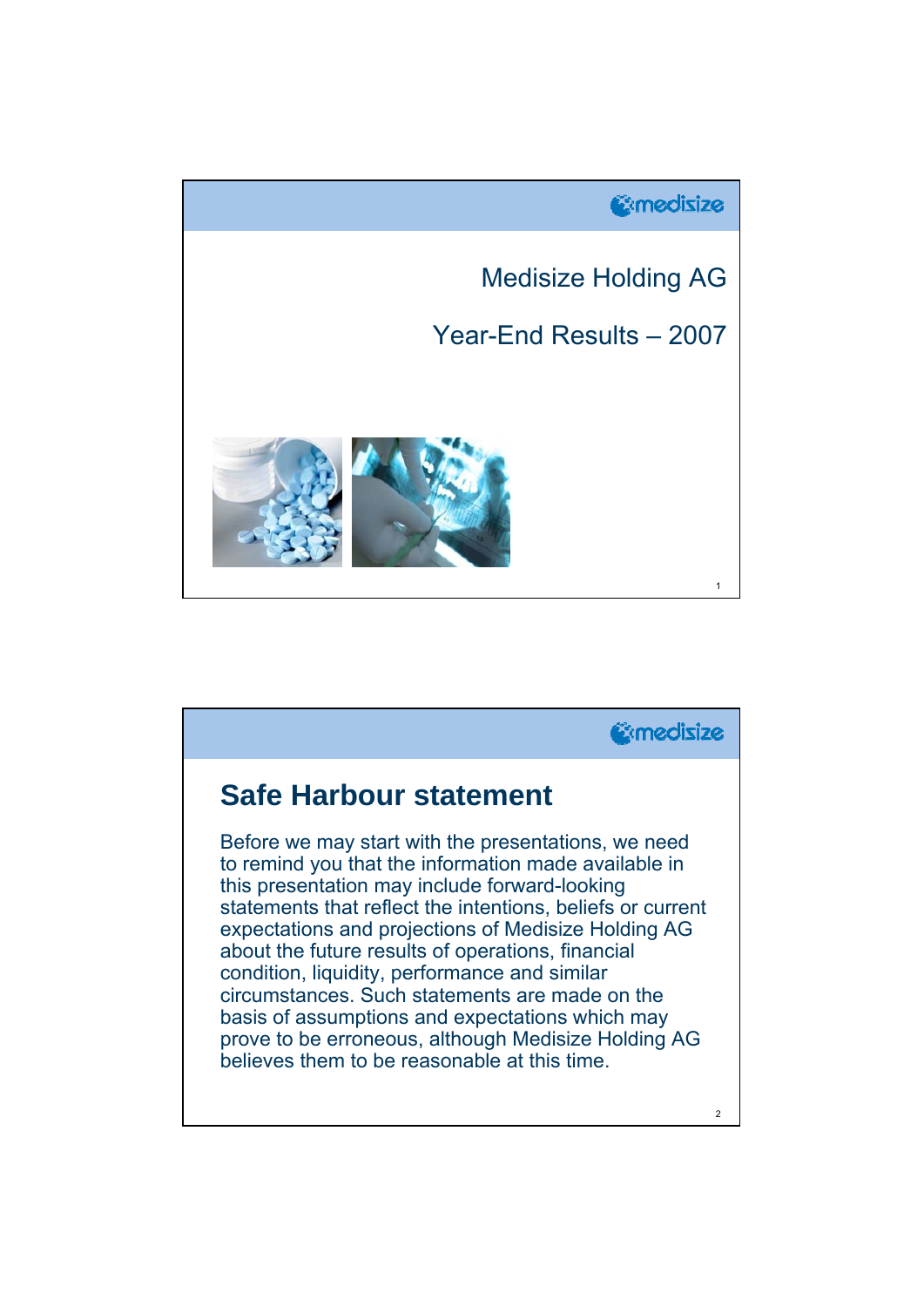

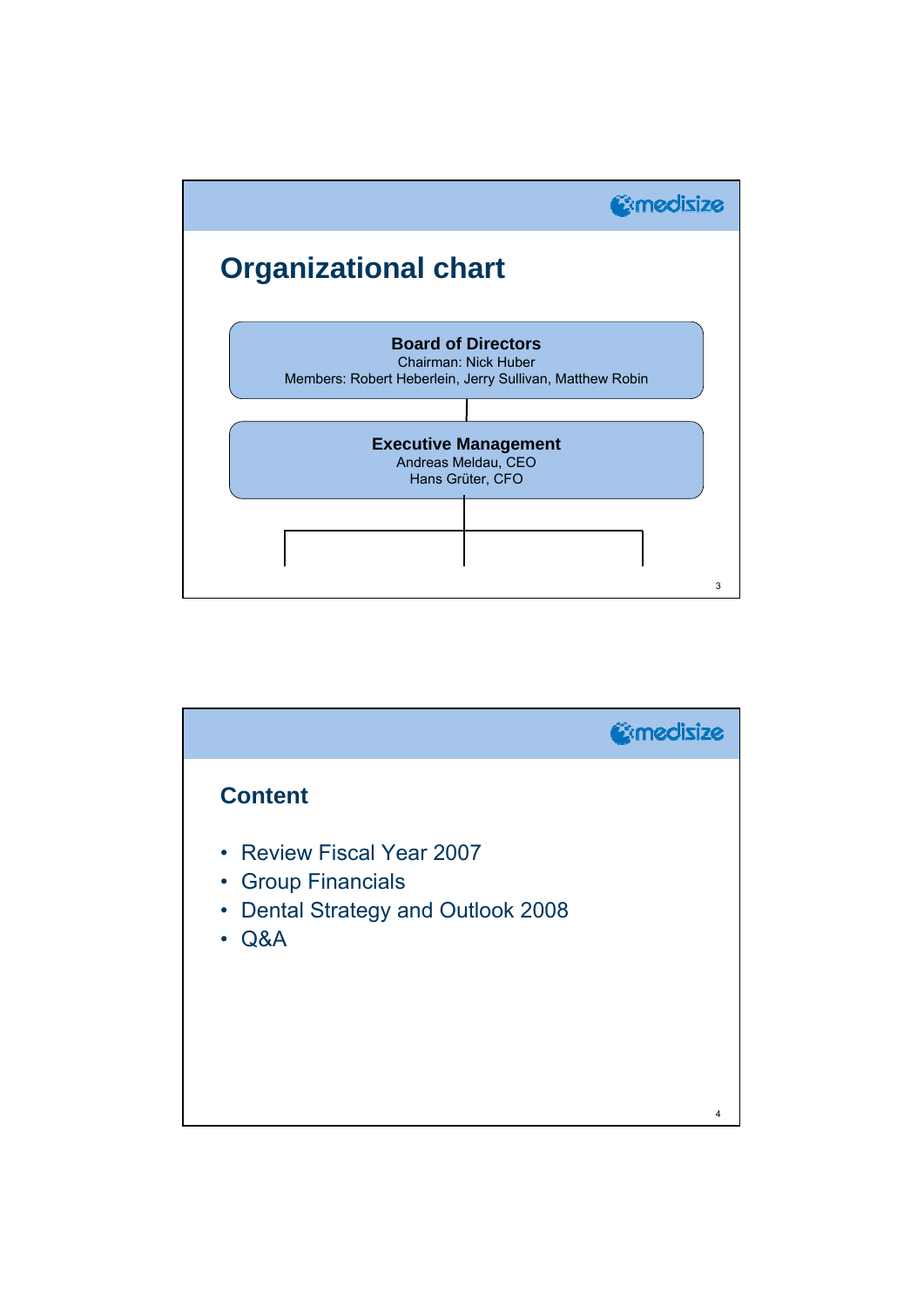

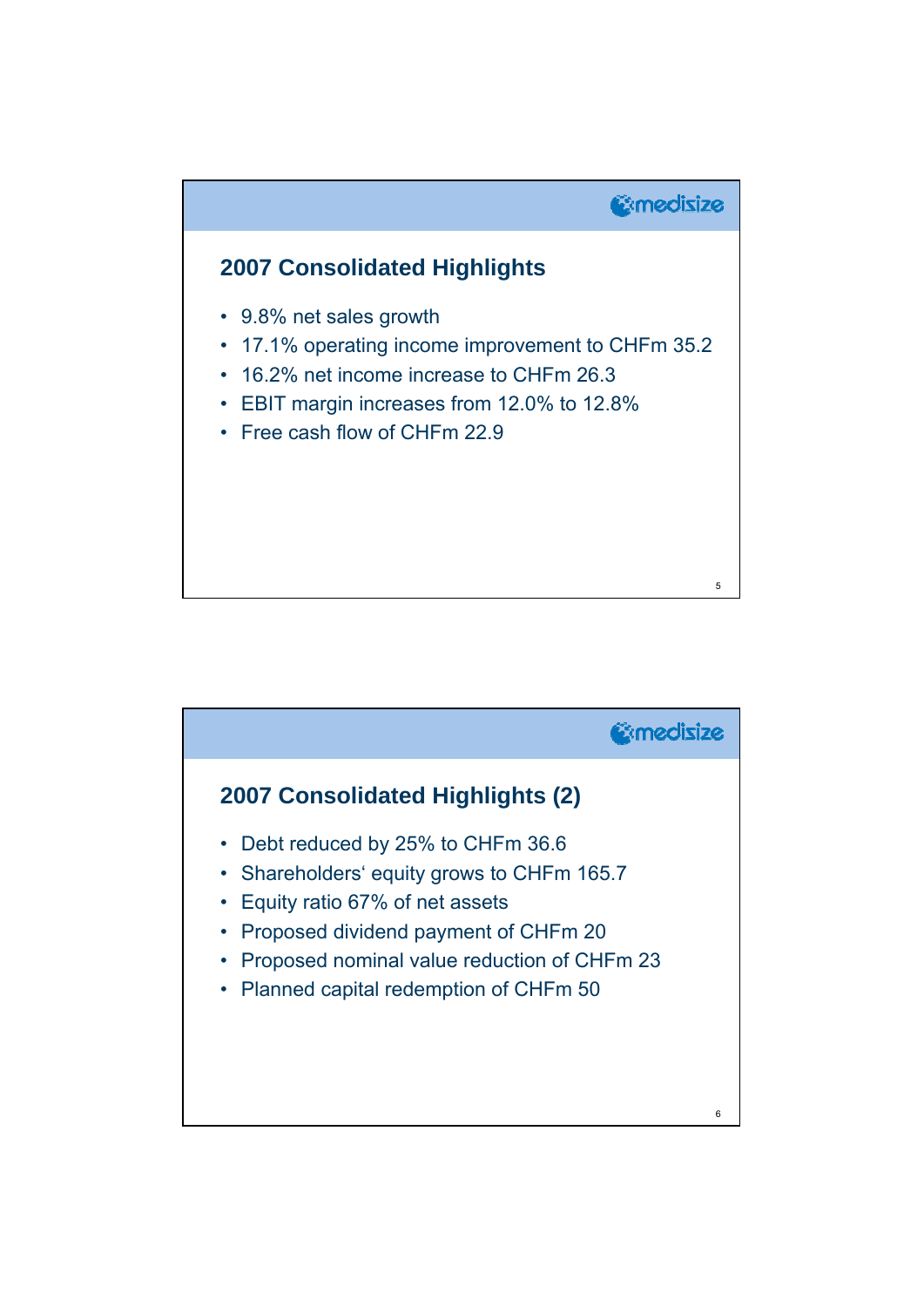## **Successful second year for Medisize**

| <b>Operationally</b> | Accelerated sales growth                  |
|----------------------|-------------------------------------------|
|                      | <b>Margin improvements</b>                |
| <b>Management</b>    | <b>Broadened Management band</b><br>width |
| <b>Strategy</b>      | Sale of Medical narrows strategic         |
|                      | focus to pure Dental                      |
| <b>Shareholder</b>   | Investor friendly dividend policy         |
|                      |                                           |
|                      |                                           |

7

**Gomedisize** 

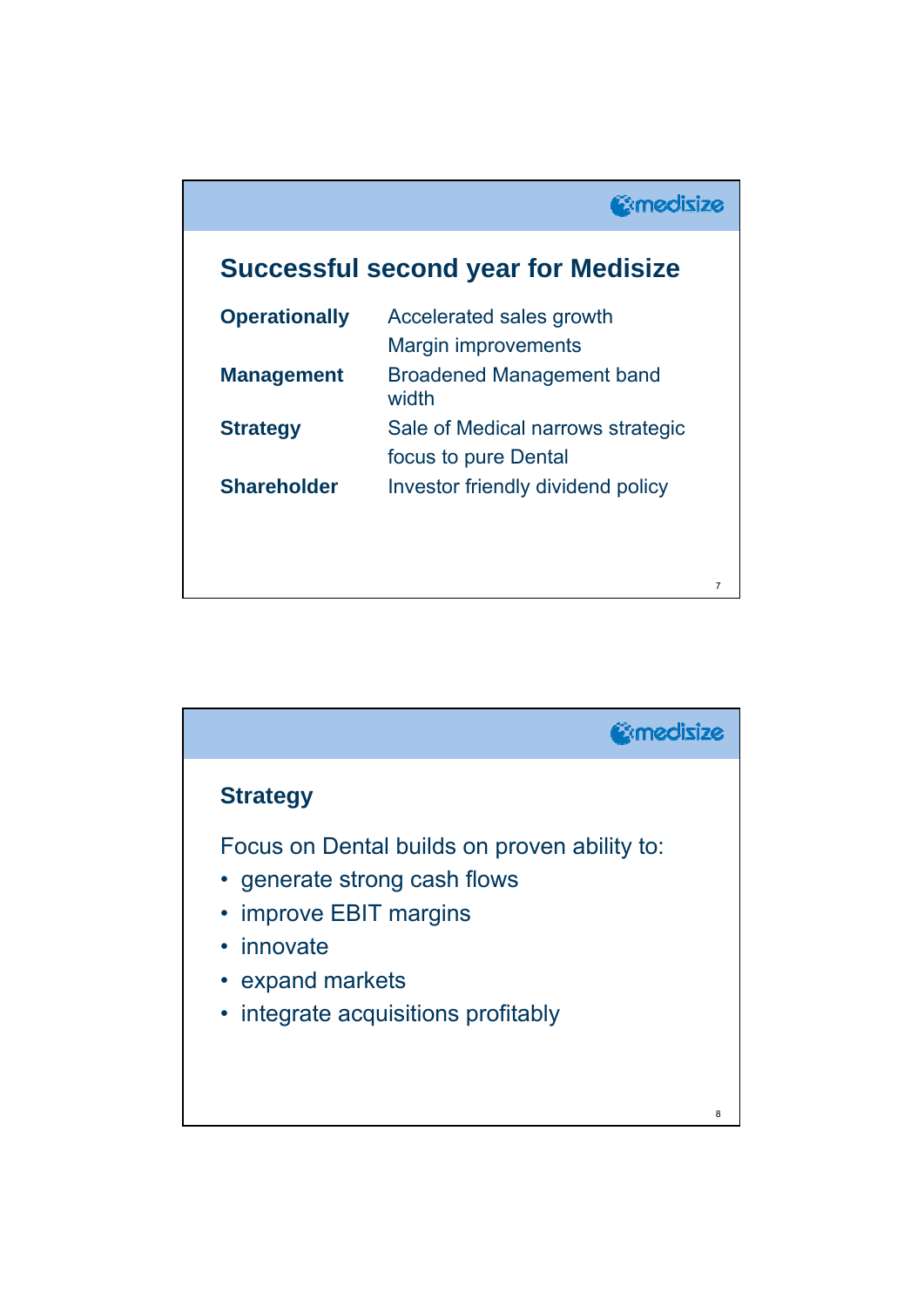

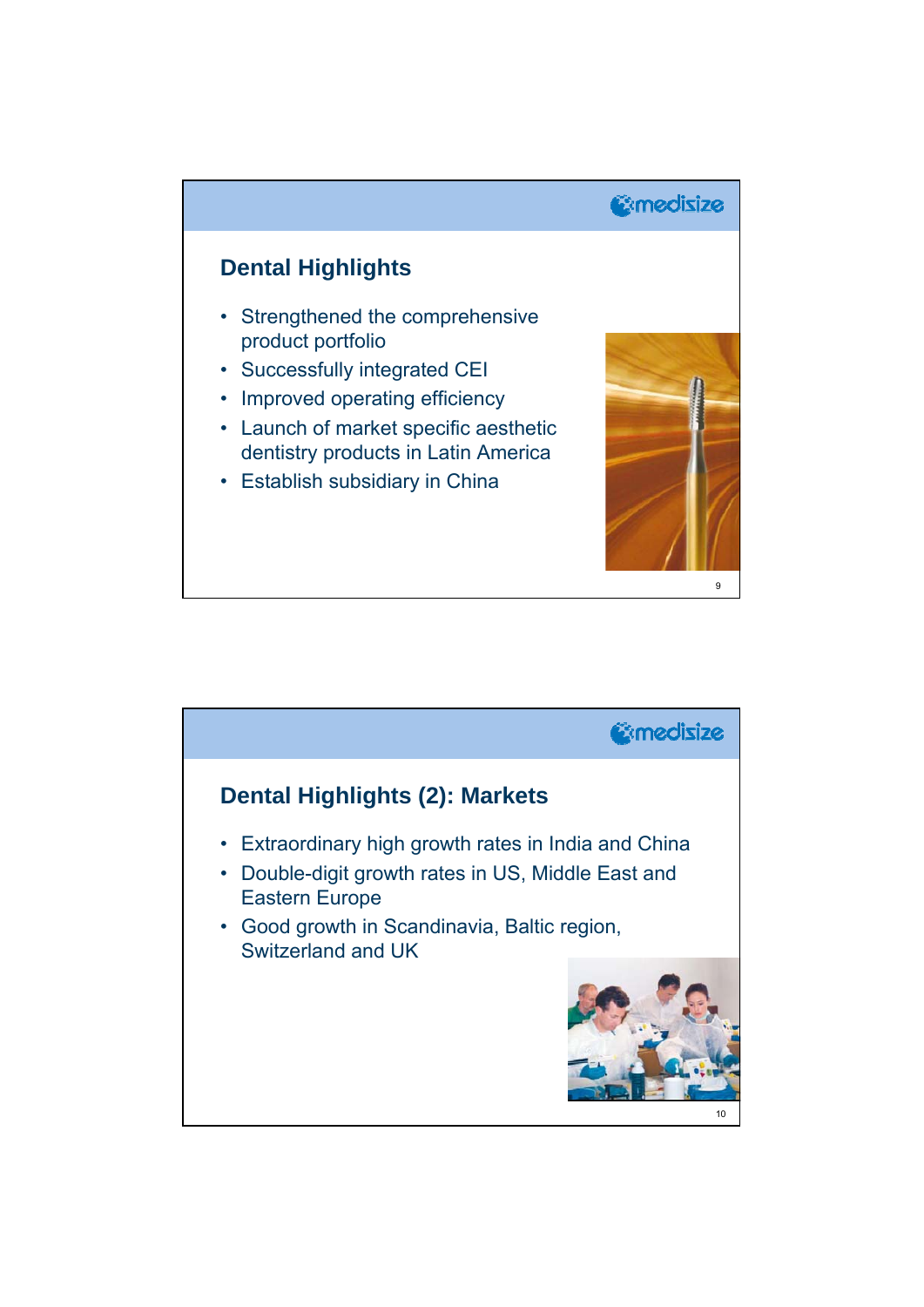

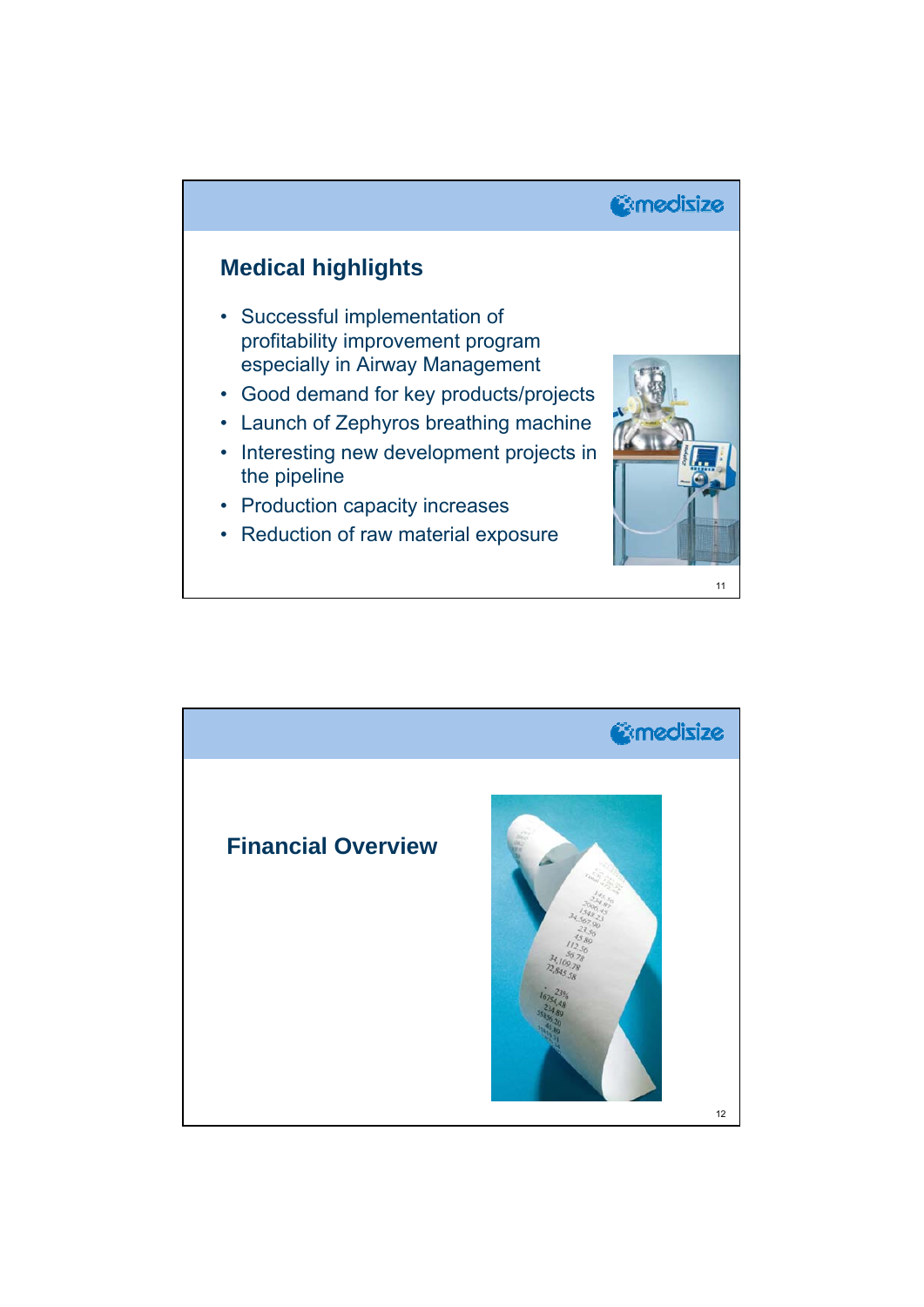

| Medisize Group: Income statement<br><b>EBIT increase by 17.1%</b> |         |        |         |         |       |
|-------------------------------------------------------------------|---------|--------|---------|---------|-------|
| 1'000 CHF                                                         | 2006    | %      | 2007    | ℅       | % YoY |
| <b>Net Sales</b>                                                  | 249'864 | 100.0% | 274'233 | 100.0%  | 9.8%  |
| <b>Raw materials</b>                                              | 82'565  | 33.0%  | 88'719  | 32.4%   | 7.5%  |
| Personnel expenses                                                | 82'921  | 33.2%  | 90'149  | 32.9%   | 8.7%  |
| Other expenses                                                    | 44'913  | 18.0%  | 50'531  | 18.4%   | 12.5% |
| Depreciation                                                      | 8'241   | 3.3%   | 8'459   | $3.1\%$ | 2.6%  |
| Amortization                                                      | 1'143   | 0.5%   | 1'145   | $0.4\%$ | 0.2%  |
| <b>Total operating expenses</b>                                   | 137'218 | 54.9%  | 150'284 | 54.8%   | 9.5%  |
| <b>EBIT</b>                                                       | 30'081  | 12.0%  | 35'230  | 12.8%   | 17.1% |
|                                                                   |         |        |         |         |       |
|                                                                   |         |        |         |         |       |
|                                                                   |         |        |         |         |       |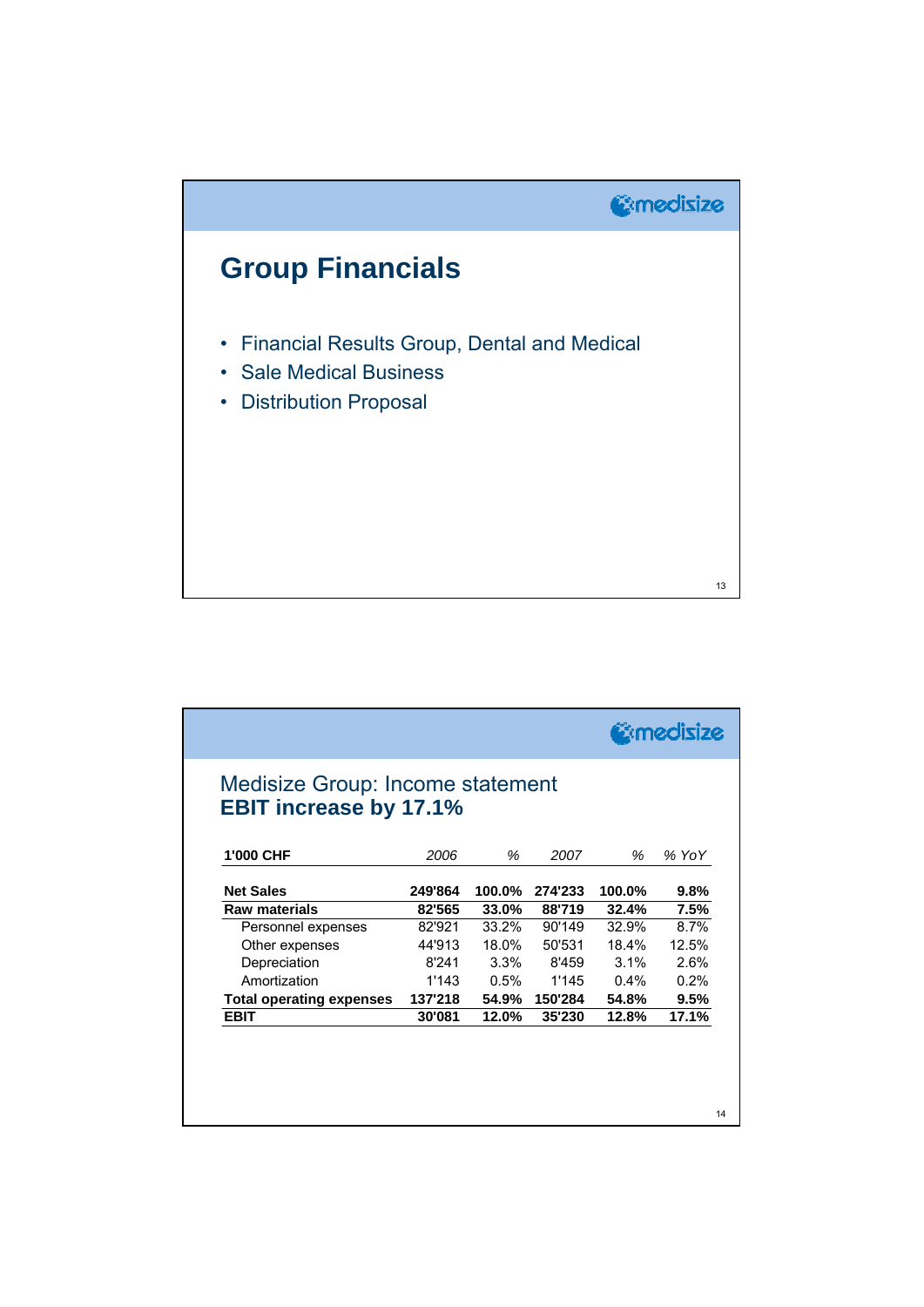| <b>C</b> amedisize |  |
|--------------------|--|
|--------------------|--|

## Dental: Income statement **Excellent performance to 16.1% EBIT margin**

| 1'000 CHF                       | 2006    | %      | 2007    | ℅      | % YoY |
|---------------------------------|---------|--------|---------|--------|-------|
| <b>Net Sales</b>                | 153'560 | 100.0% | 168'110 | 100.0% | 9.5%  |
| <b>Raw materials</b>            | 42'391  | 27.6%  | 46'859  | 27.9%  | 10.5% |
| Personnel expenses              | 49'793  | 32.4%  | 54'163  | 32.2%  | 8.8%  |
| Other expenses                  | 32'856  | 21.4%  | 35'668  | 21.2%  | 8.6%  |
| Depreciation                    | 3'875   | 2.5%   | 3'896   | 2.3%   | 0.5%  |
| Amortization                    | 347     | 0.2%   | 481     | 0.3%   | 38.6% |
| <b>Total operating expenses</b> | 86'871  | 56.6%  | 94'208  | 56.0%  | 8.4%  |
| <b>EBIT</b>                     | 24'298  | 15.8%  | 27'043  | 16.1%  | 11.3% |

|        | <b>EBIT increase to traditional level of 9.0%</b> |           |
|--------|---------------------------------------------------|-----------|
|        |                                                   |           |
| %      | 2007                                              | % YoY     |
|        |                                                   |           |
| 100.0% | 106'122                                           | 10.2%     |
| 39.4%  | 41'859                                            | 4.2%      |
| 32.0%  | 33'978                                            | 3.9%      |
| 14.6%  | 15'538                                            | 24.7%     |
| 4.3%   | 4'563                                             | 4.5%      |
| 0.6%   | 632                                               | $-20.6\%$ |
| 51.6%  | 54'711                                            | 8.7%      |
|        | 9'552<br>9.0%                                     | 64.5%     |
|        |                                                   |           |
|        |                                                   |           |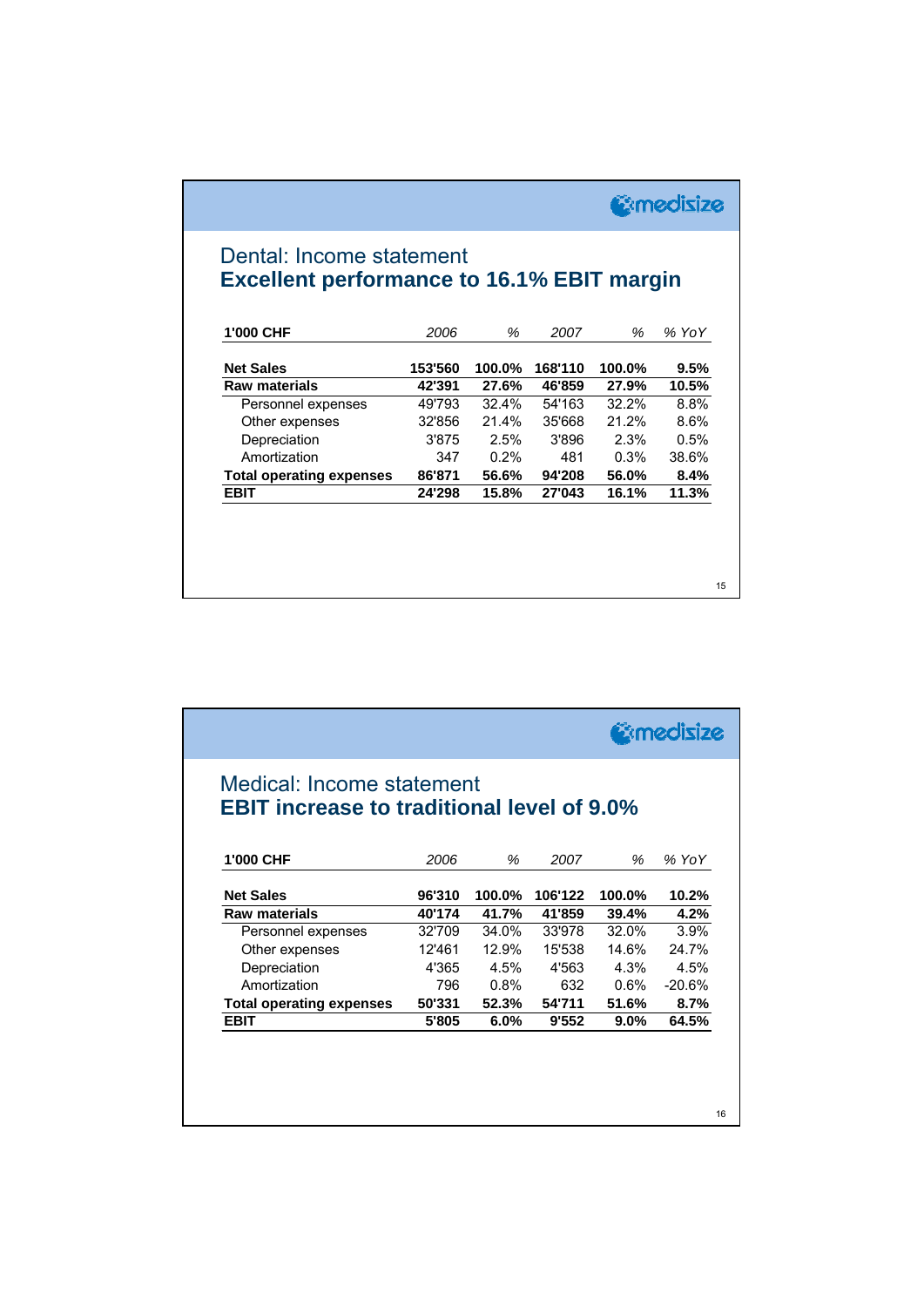*<u>@medisize</u>* 

## Medisize Group: Income statement **Net profit increase by 16.2%**

| 1'000 CHF                     | 2006     | %       | 2007     | %       | $%$ YoY |
|-------------------------------|----------|---------|----------|---------|---------|
| <b>EBIT</b>                   | 30'081   | 12.0%   | 35'230   | 12.8%   | 17.1%   |
| Financial result (net)        | $-1'150$ | $-0.5%$ | -1'776   | $-0.6%$ | 54.4%   |
| Net profit before tax         | 28'931   | 11.6%   | 33'454   | 12.2%   | 15.6%   |
| Tax expenses                  | $-6'294$ | $-2.5%$ | $-7'159$ | $-2.6%$ | 13.7%   |
| In % of net profit before tax | 21.8%    |         | 21.4%    |         |         |
| Net profit                    | 22'637   | 9.1%    | 26'295   | 9.6%    | 16.2%   |
|                               |          |         |          |         |         |
|                               |          |         |          |         |         |
|                               |          |         |          |         |         |
|                               |          |         |          |         |         |
|                               |          |         |          |         |         |
|                               |          |         |          |         |         |
|                               |          |         |          |         |         |

|                                                                                                                                       |          |       |           |       | <b>@medisize</b> |  |
|---------------------------------------------------------------------------------------------------------------------------------------|----------|-------|-----------|-------|------------------|--|
| <b>Medisize Group: Cash flow statement</b>                                                                                            |          |       |           |       |                  |  |
| Free cash flow of 8.3 % of net sales                                                                                                  |          |       |           |       |                  |  |
| 1'000 CHF                                                                                                                             | 2006     | %     | 2007      | ℅     | % YoY            |  |
| <b>Net profit</b>                                                                                                                     | 22'637   |       | 26'295    |       |                  |  |
| Non cash items                                                                                                                        | 17'524   |       | 19'245    |       |                  |  |
| Changes in NWC                                                                                                                        | 389      |       | $-6'607$  |       |                  |  |
| Interest received/paid                                                                                                                | $-2'809$ |       | $-2'270$  |       |                  |  |
| Income tax paid                                                                                                                       | -6'383   |       | -7'620    |       |                  |  |
| <b>CF from operations</b>                                                                                                             | 31'358   | 12.6% | 29'043    | 10.6% | $-7.4%$          |  |
| Purchase of PPF                                                                                                                       | $-5'315$ |       | $-5'408$  |       |                  |  |
| Proceeds form PPF                                                                                                                     | 160      |       | 32        |       |                  |  |
| Purchase of FA & IA                                                                                                                   | $-132$   |       | -794      |       |                  |  |
| Acquisitions subsidiaries                                                                                                             | -590     |       | $-9'202$  |       |                  |  |
| <b>CF from investments</b>                                                                                                            | $-5'877$ |       | $-15'372$ |       |                  |  |
| Free cash flow**                                                                                                                      | 26'071   | 10.4% | 22'873    | 8.3%  | $-12.3%$         |  |
| PPE = Property, Plant & Equipment; FA = Financial assets; IA = Intangible assets<br>** Free cash flow pre acqusitions of subsidiaries |          |       |           |       |                  |  |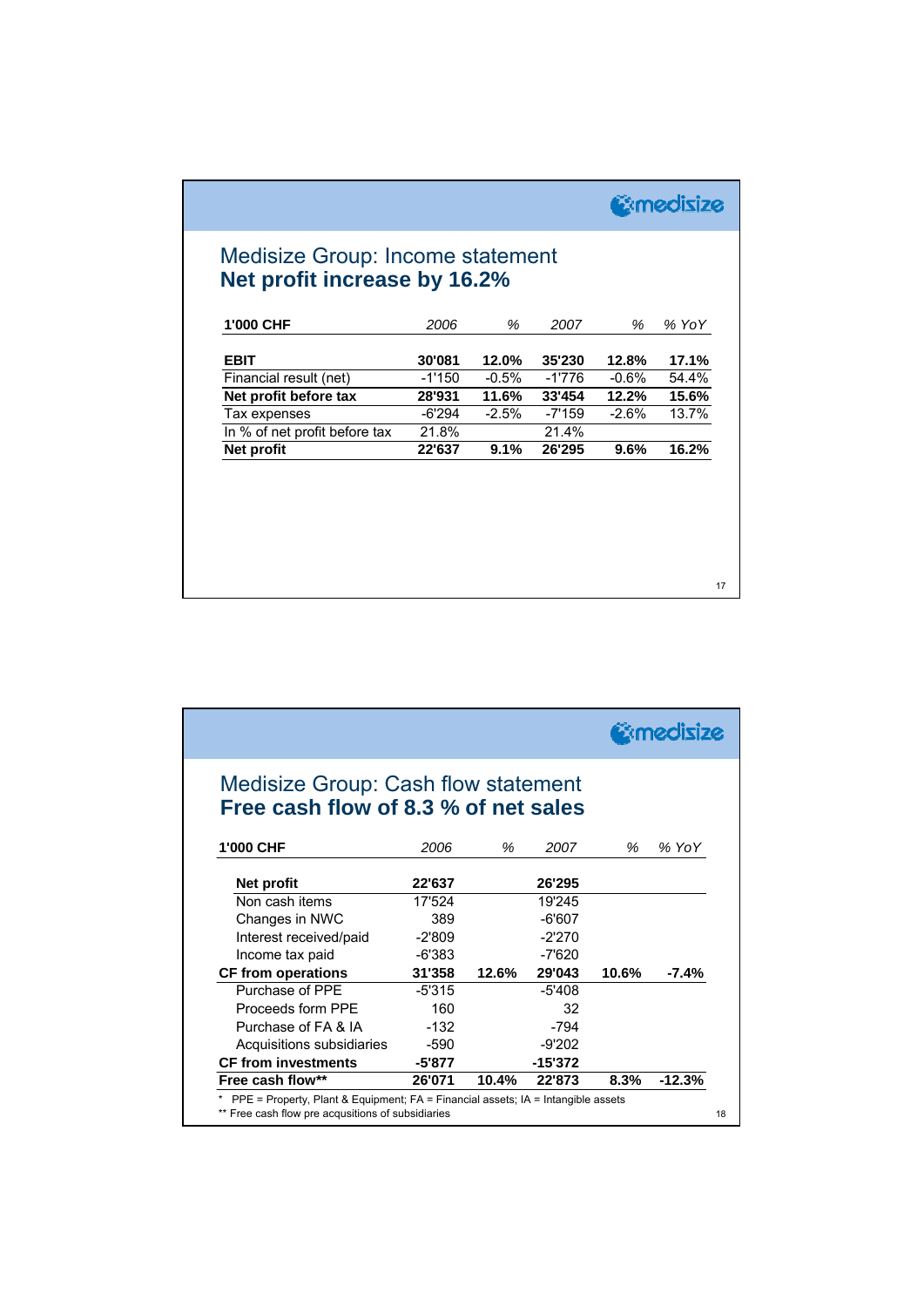| <b>Medisize Group: Balance sheet</b>    |          |                  |       |
|-----------------------------------------|----------|------------------|-------|
| <b>High equity ratio</b>                |          |                  |       |
| 1'000 CHF                               | 31.12.06 | 31.12.07         |       |
| Cash & cash equivalents                 | 19'947   | 13'367           |       |
| Receivables                             | 54'248   | 57'755           |       |
| Inventory                               | 49'657   | 49'846           |       |
| Property, plant & equipment             | 59'101   | 57'596           |       |
| Financial, intangible & tax assets      | 64'445   | 69'004           |       |
| <b>Total assets</b>                     | 247'398  | 247'568          |       |
| Payables & short term liabilities       | 30'631   | 29'186           |       |
| Bank loans & other loans                | 48'499   | 36'555           |       |
| Other long term liabilities             | 19'072   | 16'162           |       |
| Equity (equity ratio)                   | 149'196  | 60.3%<br>165'665 | 66.9% |
| <b>Total liabilities &amp; equity</b>   | 247'398  | 247'568          |       |
| Net financial debt (incl. fin. leasing) | 39'015   | 33'475           |       |

|                                                                                                                             | <b>Exmedisize</b> |
|-----------------------------------------------------------------------------------------------------------------------------|-------------------|
| <b>Signed Medical sale to Medifiq</b><br>Closing expected before end of April 2008                                          |                   |
|                                                                                                                             | TCHF              |
| Enterprise selling price (11 times EBIT)                                                                                    | 105'000           |
| Cash receipt for consolidated equity of about 40'000 TCHF                                                                   | 75'000            |
| Cash receipt for intercompany loans                                                                                         | 27'000            |
| <b>Remarks</b><br>Subject to certain adjustments such as net working capital<br>Third party financial debt assumed by buyer |                   |
|                                                                                                                             |                   |
|                                                                                                                             |                   |
|                                                                                                                             |                   |
|                                                                                                                             |                   |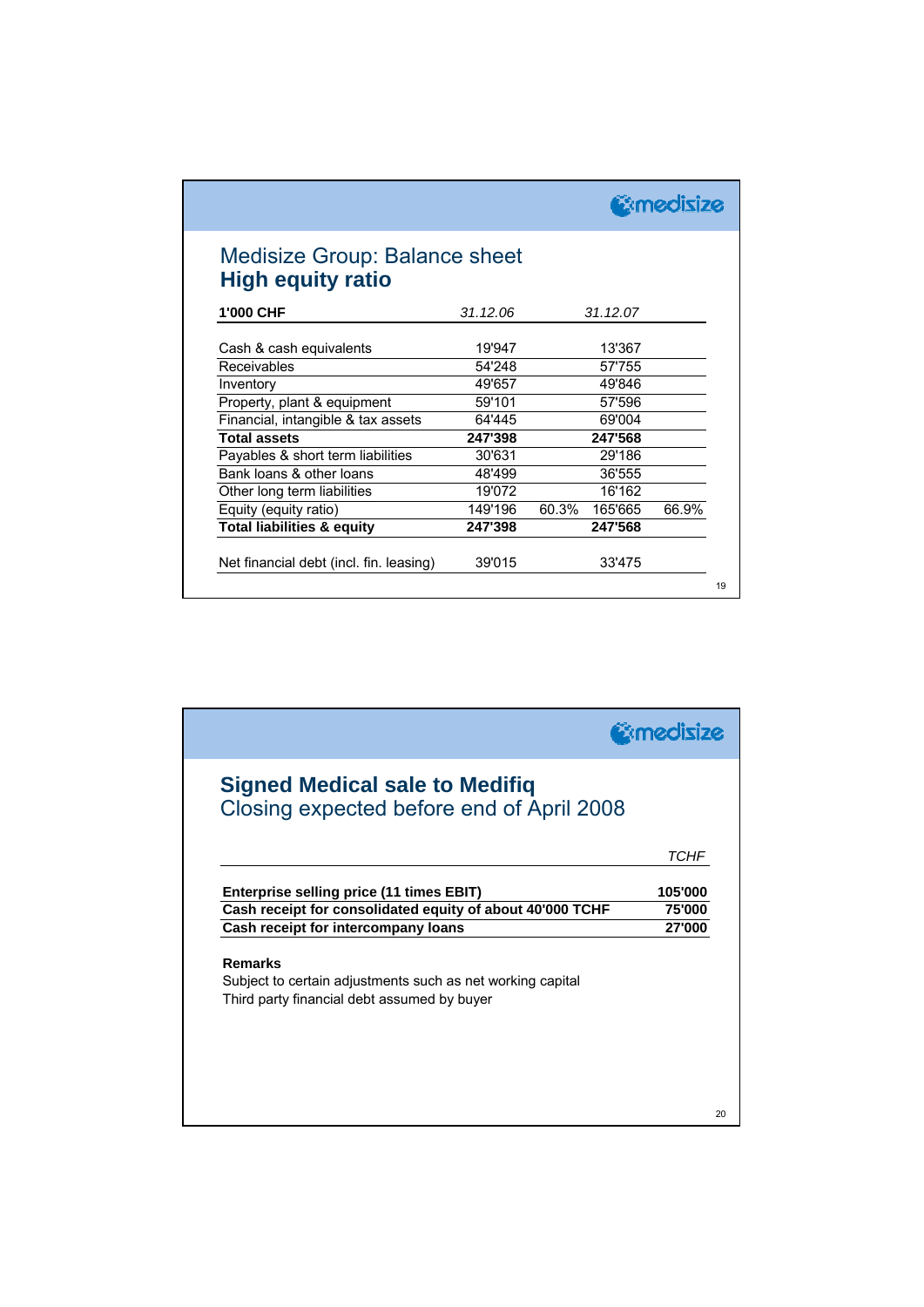|                                        |                         | <b>Comedisize</b>           |
|----------------------------------------|-------------------------|-----------------------------|
| <b>Distribution proposal</b>           |                         |                             |
|                                        | Per share<br><b>CHF</b> | Total amount<br><b>TCHF</b> |
| Dividend April 21, 2008                | 4.30                    | 20'124                      |
| Nominal value reduction July 2008      | 4.90                    | 22'932                      |
| Capital redemption program end of 2008 |                         | 50'000                      |
| <b>Total</b>                           |                         | 93'056                      |

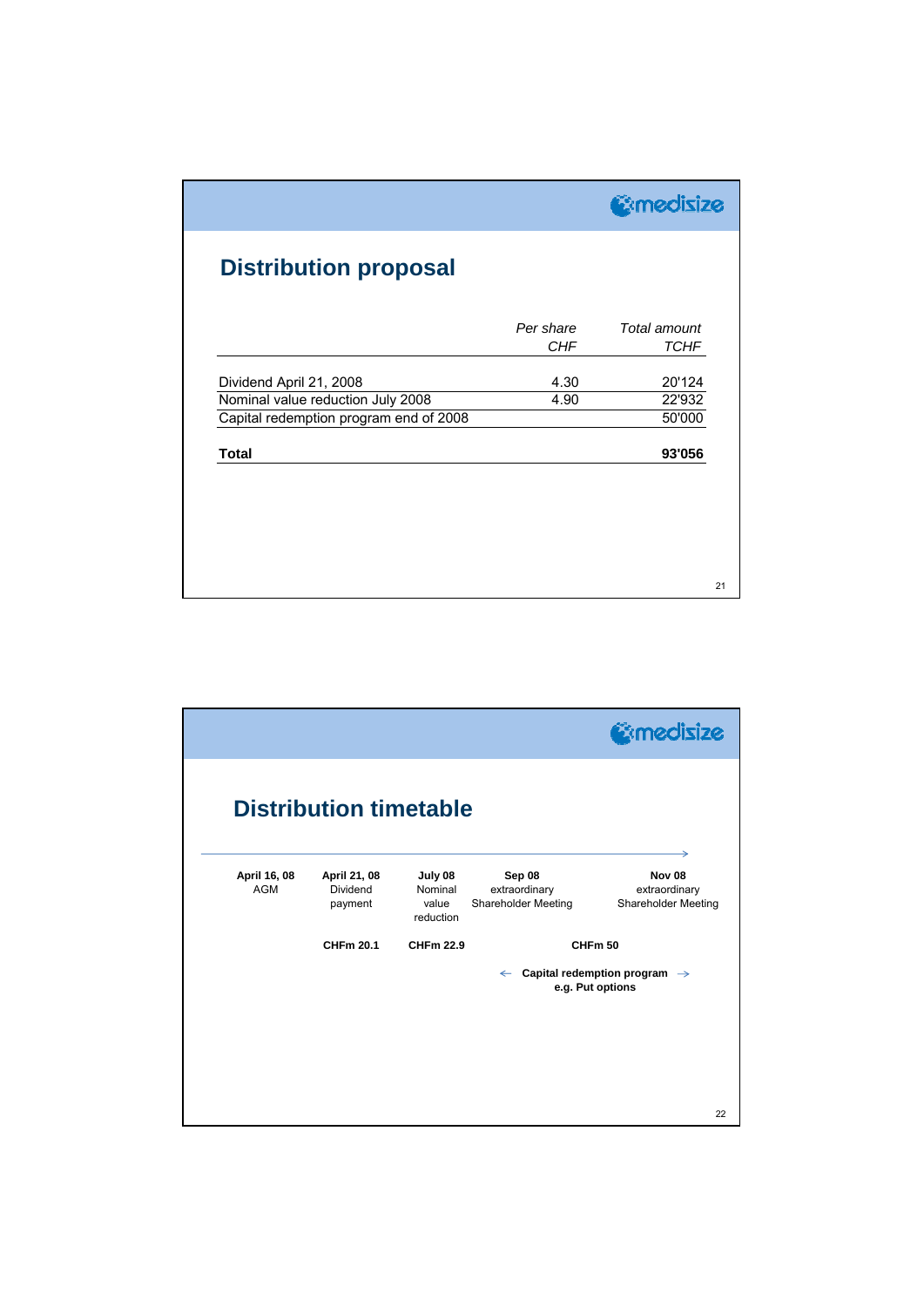**Gomedisize** 

## Balance Sheet Forecast **Positioned for organic growth & acquisitions**

| 1'000 CHF                             | 31.12.07 | 31.12.08 EST   |     |
|---------------------------------------|----------|----------------|-----|
|                                       |          |                |     |
| Cash & cash equivalents               | 13'367   | 7'000          |     |
| Other current assets                  | 107'601  | 71'000         |     |
| Non-current assets                    | 126'600  | 77'000         |     |
| <b>Total assets</b>                   | 247'568  | 155'000        |     |
| Other liabilities                     | 45'348   | 23'000         |     |
| Bank loans & other loans              | 36'555   | 4'000          |     |
| Equity (equity ratio)                 | 165'665  | 67%<br>128'000 | 83% |
| <b>Total liabilities &amp; equity</b> | 247'568  | 155'000        |     |

23

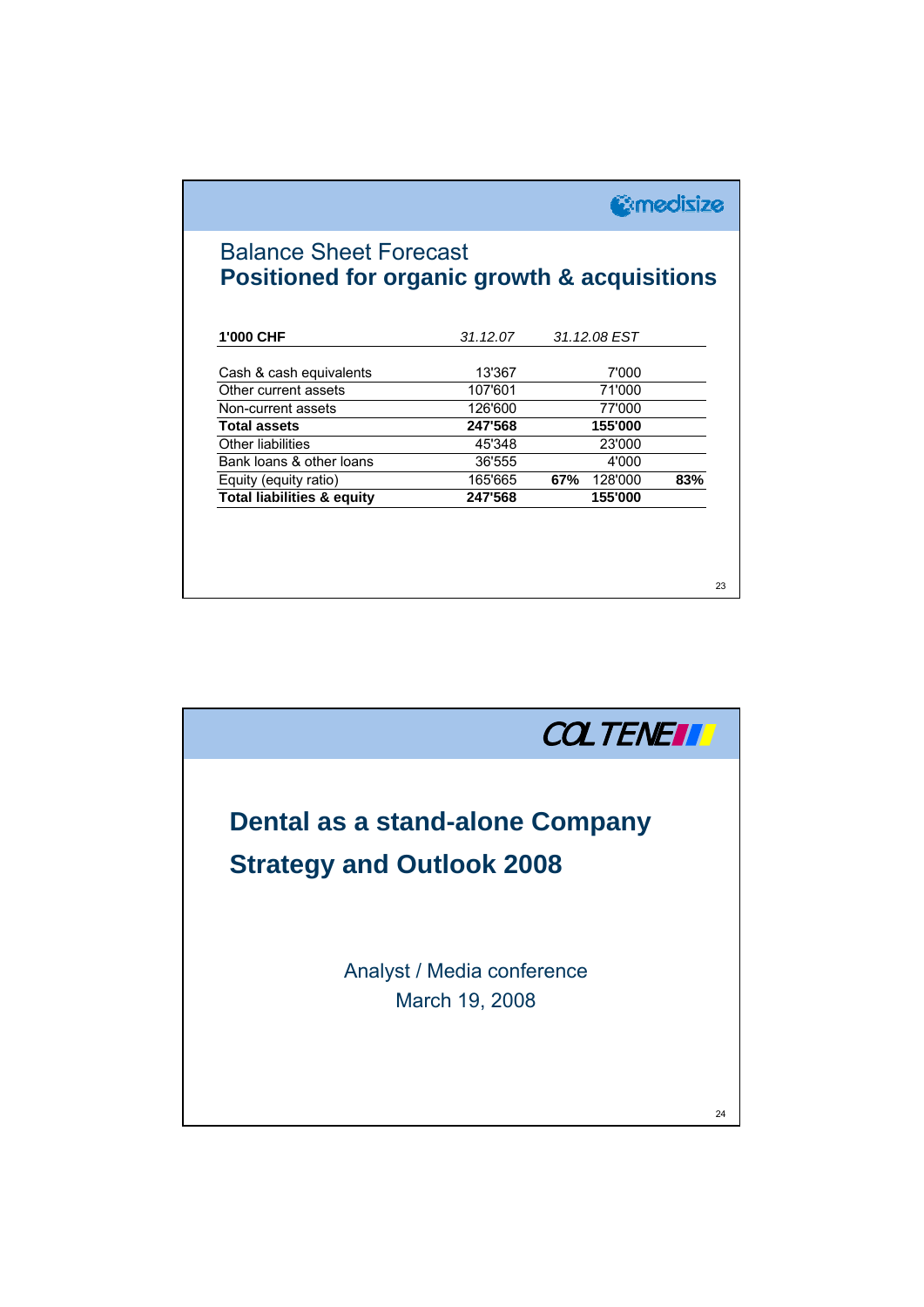

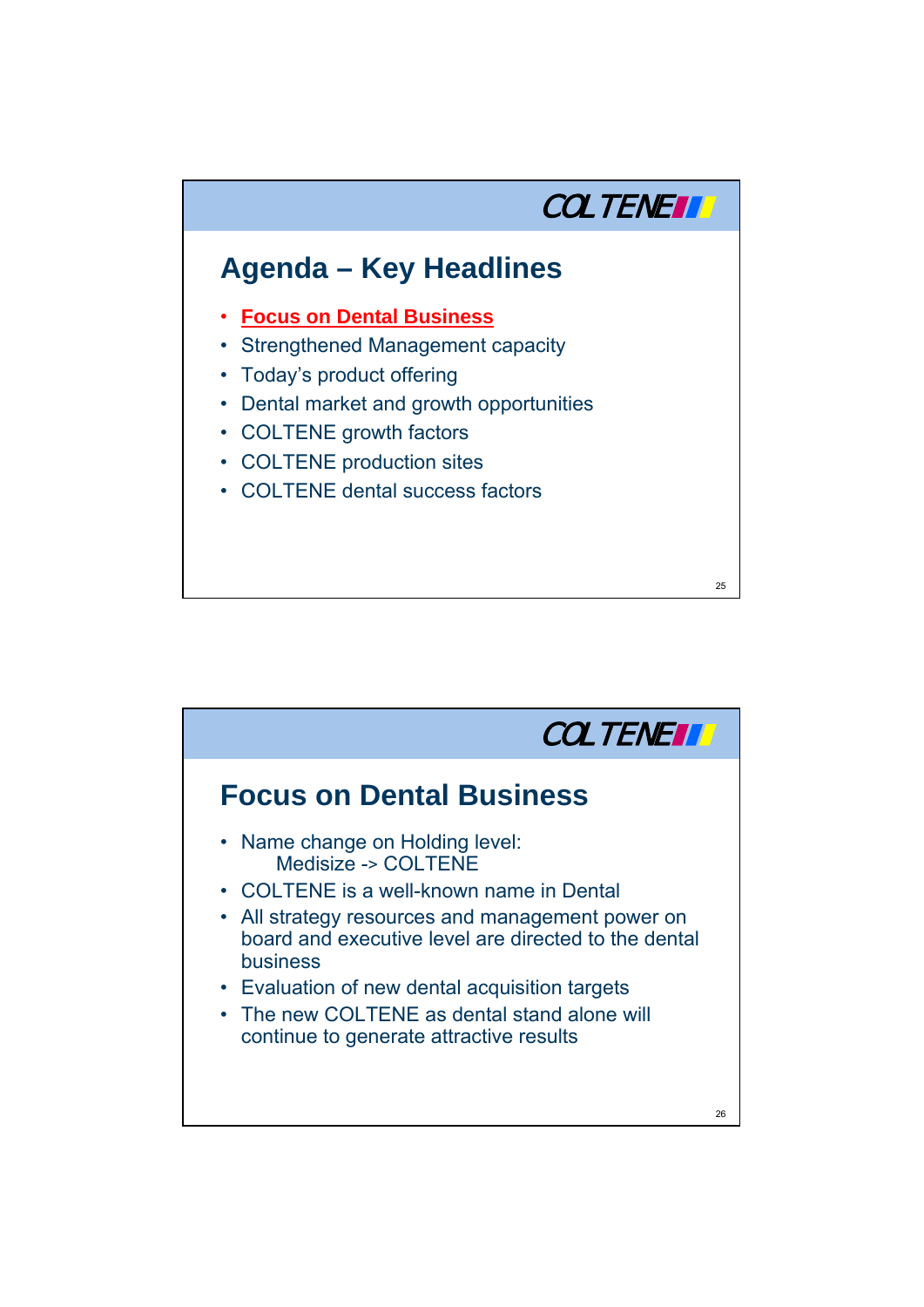

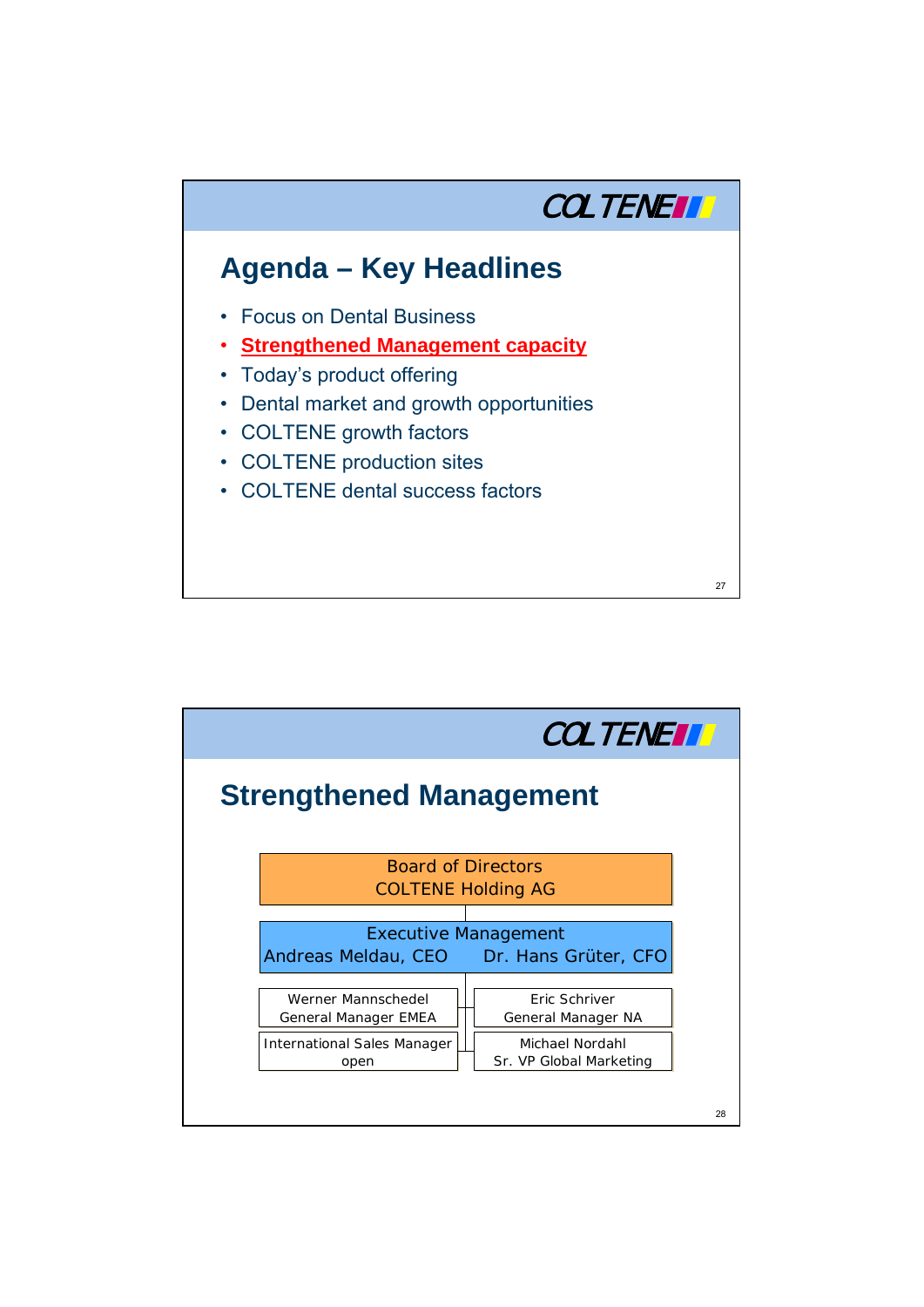

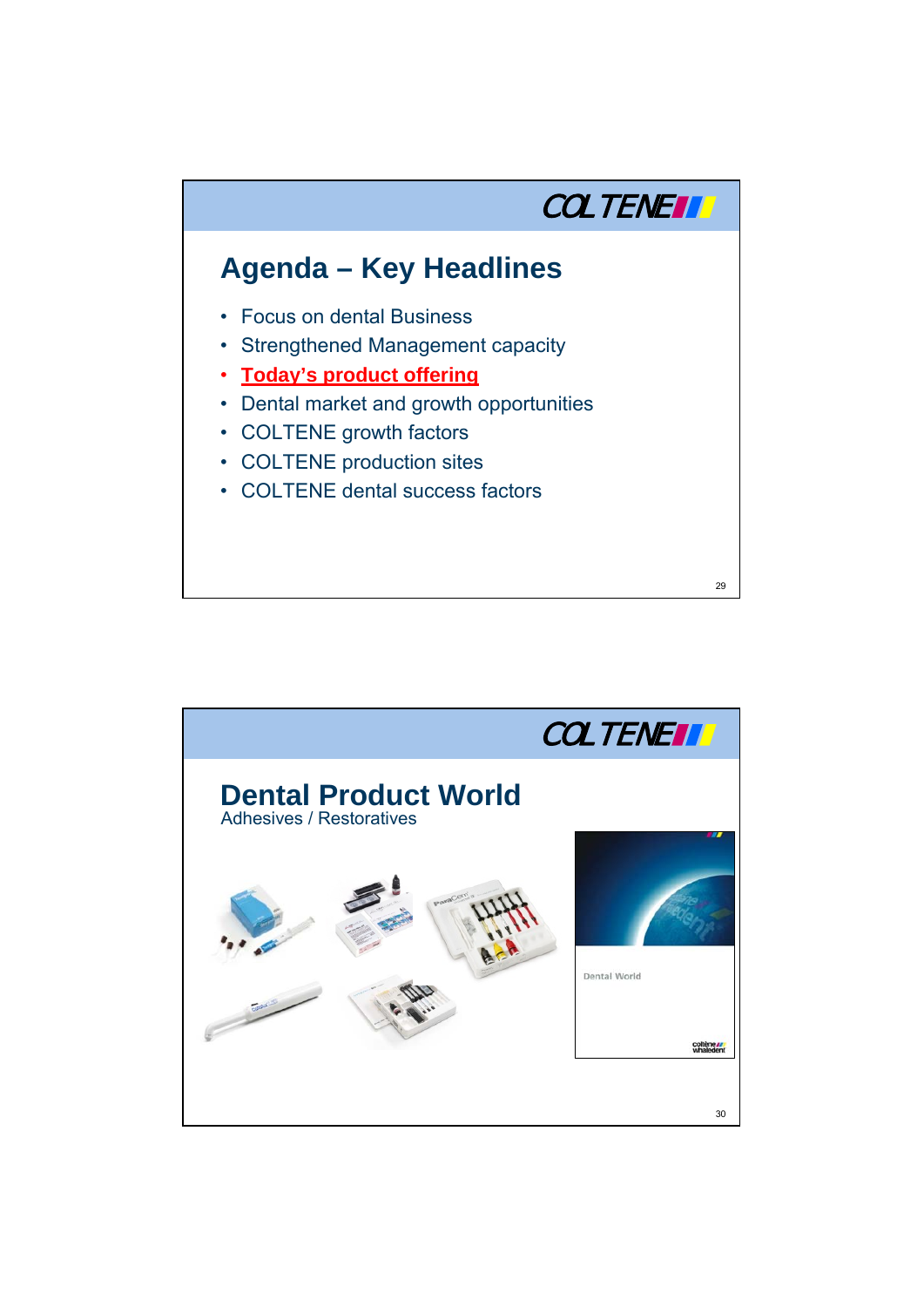

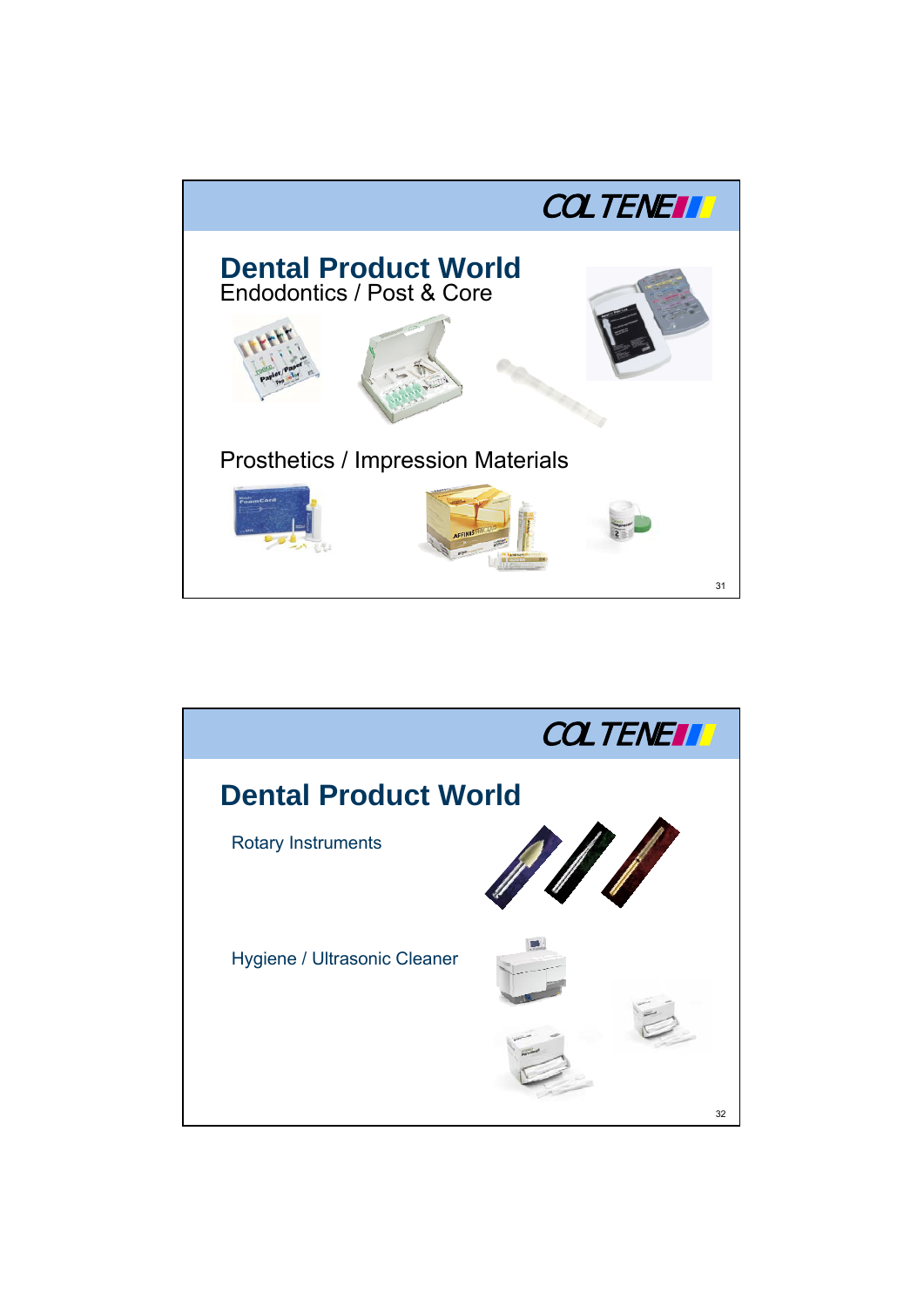

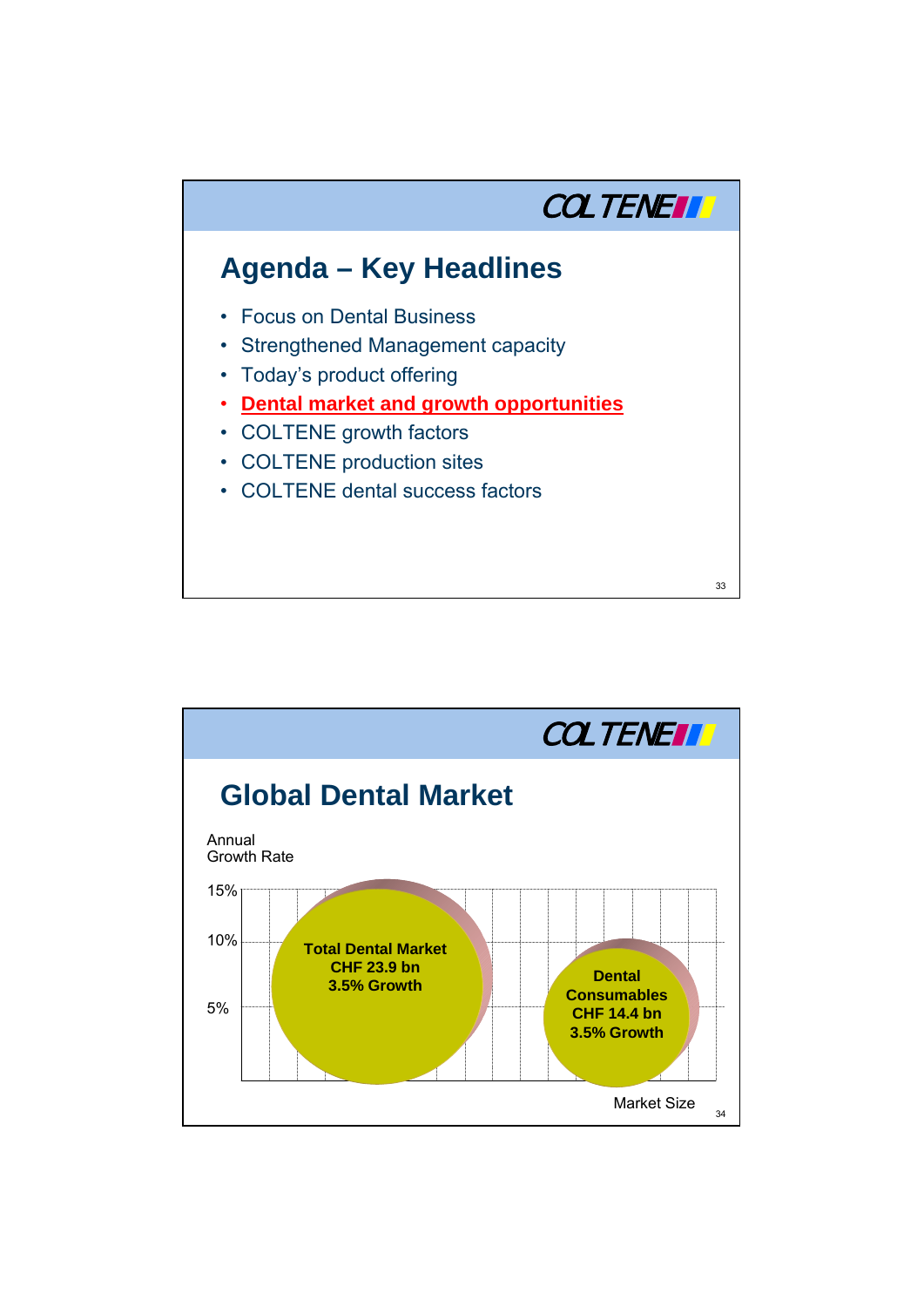

|                                                                                                           | <b>COLTENETT</b> |
|-----------------------------------------------------------------------------------------------------------|------------------|
| <b>Growth Opportunities</b>                                                                               |                  |
| Global annual growth 3.5% - 4% per year<br>Areas                                                          |                  |
| - Asia                                                                                                    | $>10\%$          |
| - Russia / Eastern Europe                                                                                 | $7 - 10%$        |
| - Latin America                                                                                           | $5 - 8%$         |
| - USA and Europe                                                                                          | 3%               |
| - Japan / RoW                                                                                             | $3%$             |
| Demographical development and improvement of local<br>$\bullet$<br>economies are driving factors          |                  |
| Geographical expansion in Emerging Markets is critical for<br>$\bullet$<br>overall growth of the business |                  |
|                                                                                                           | 36               |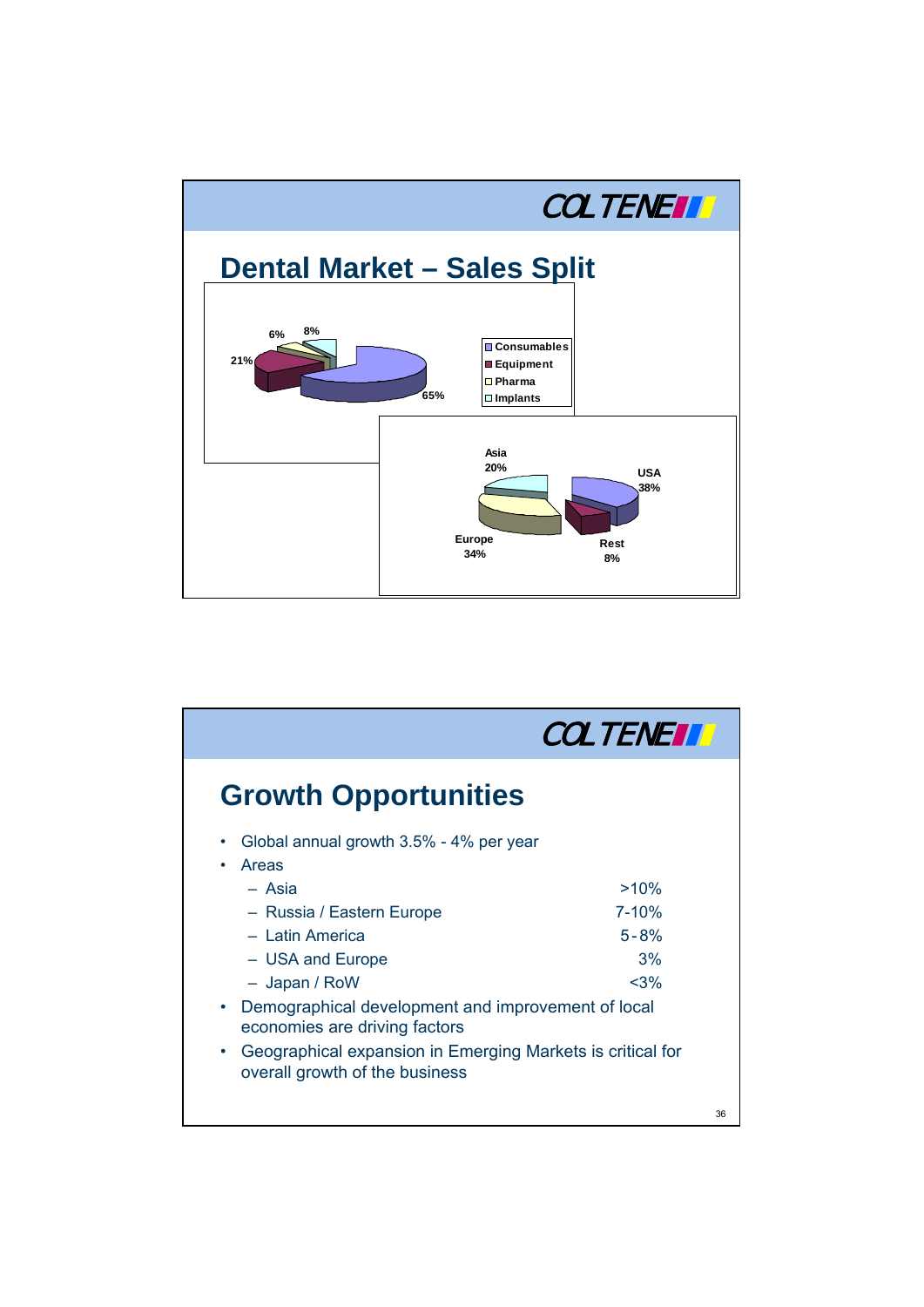

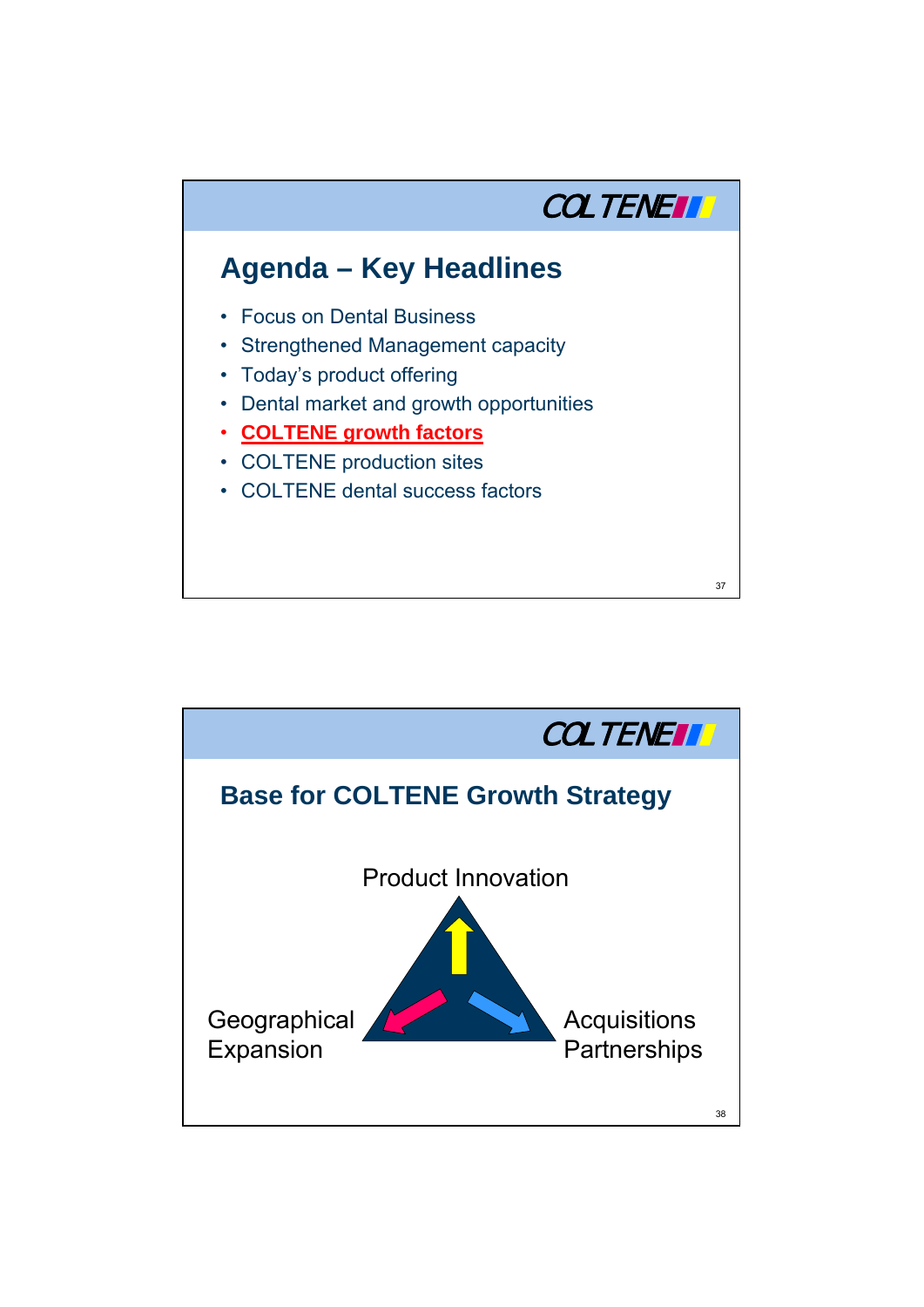

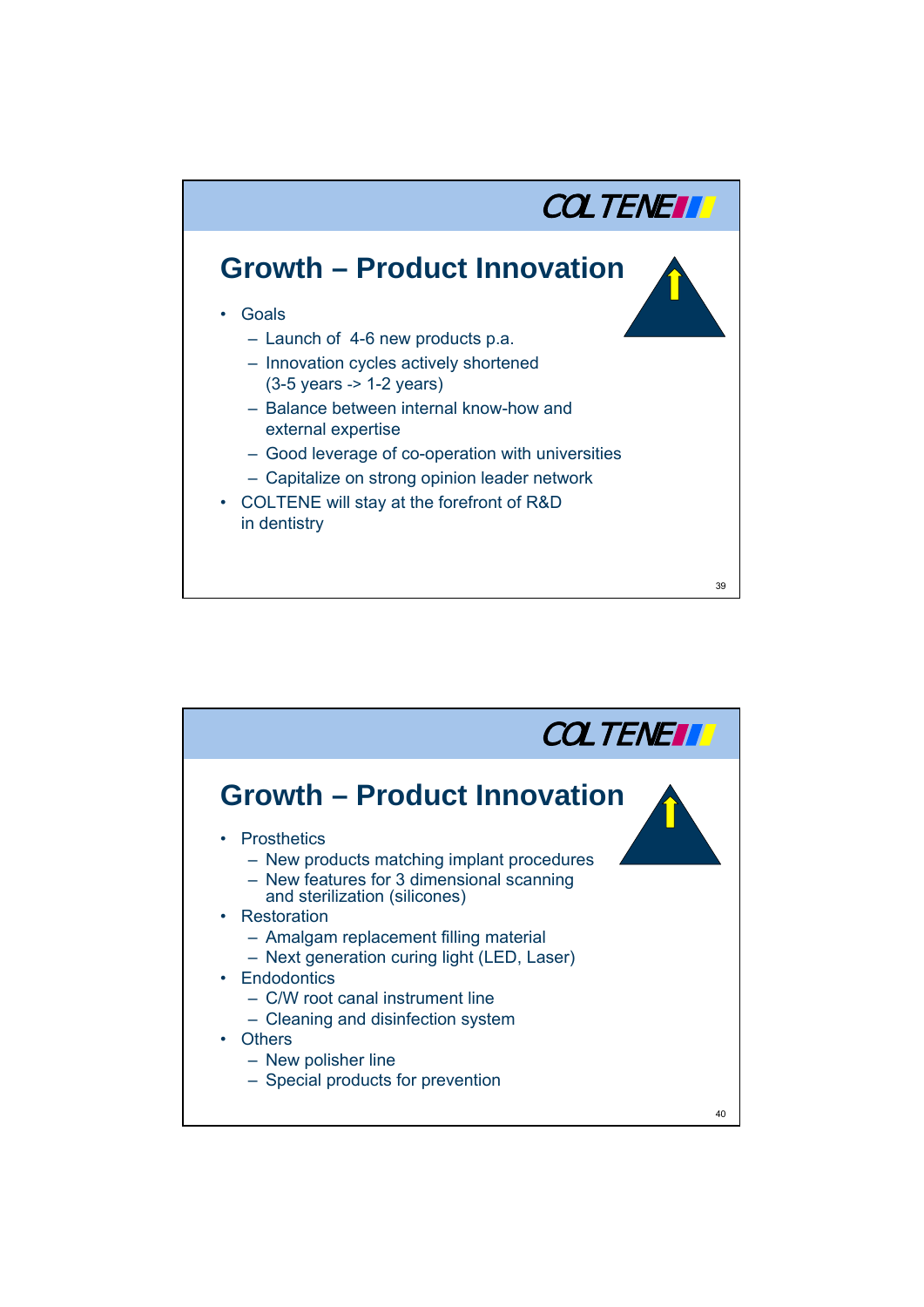

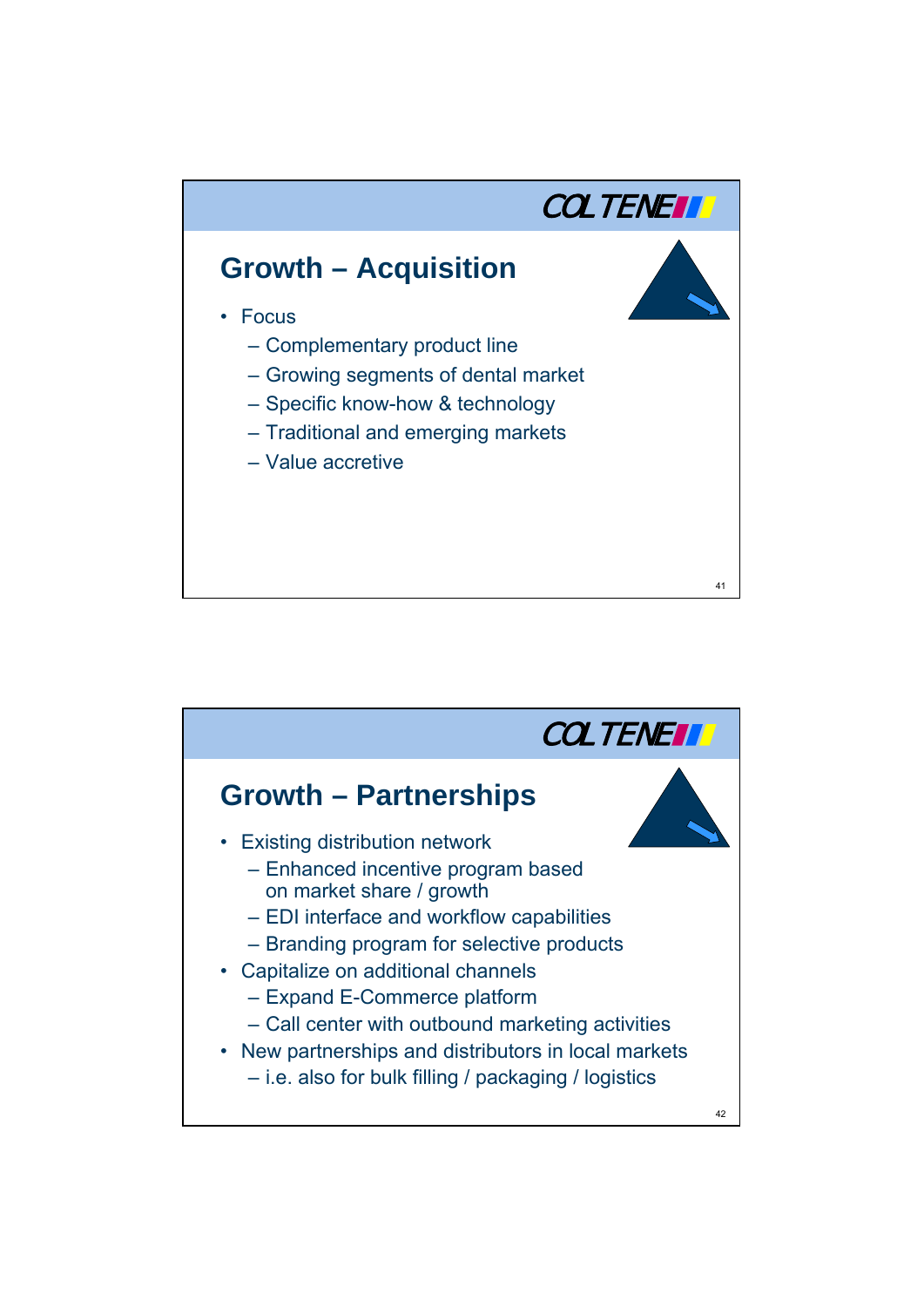

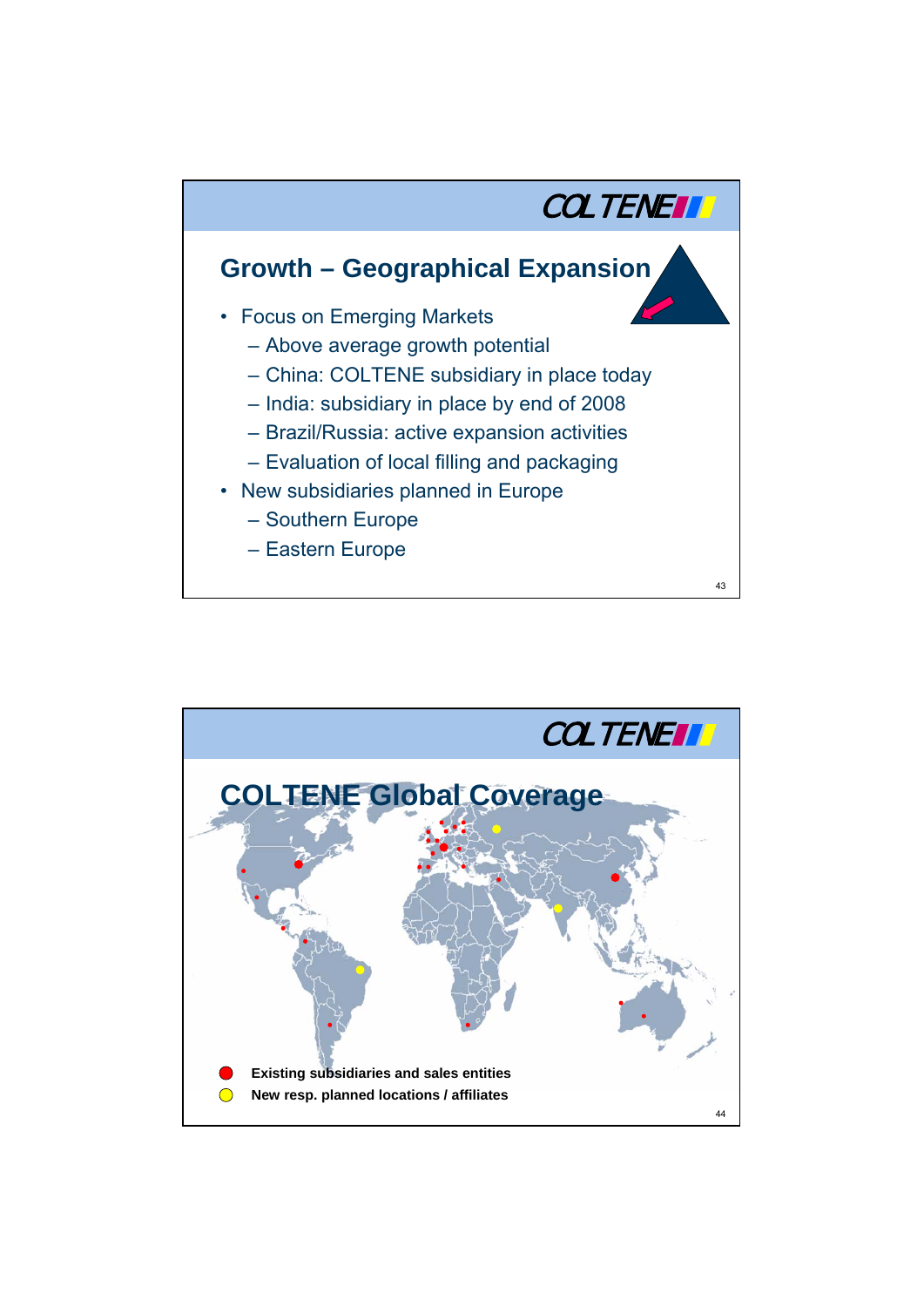

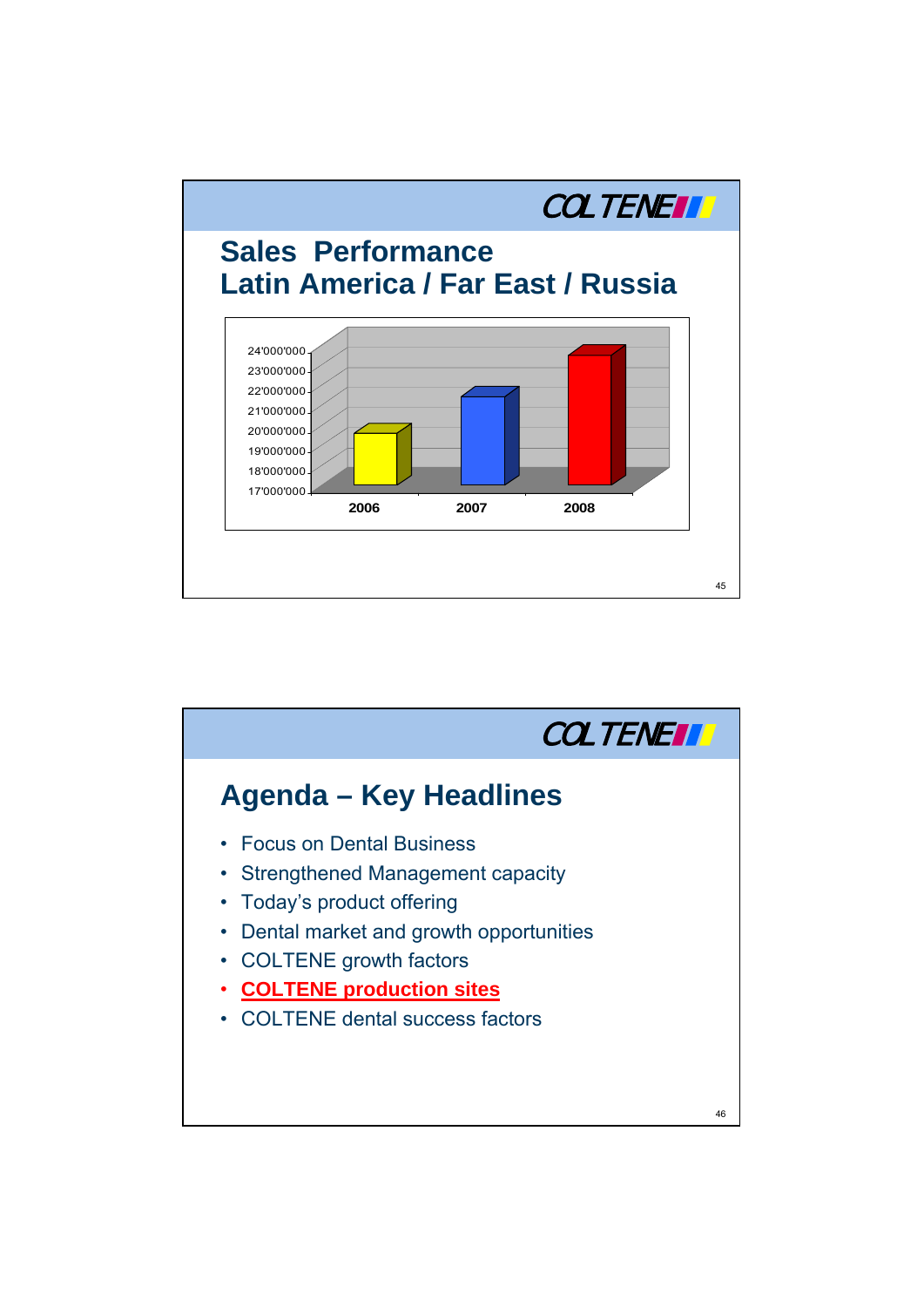

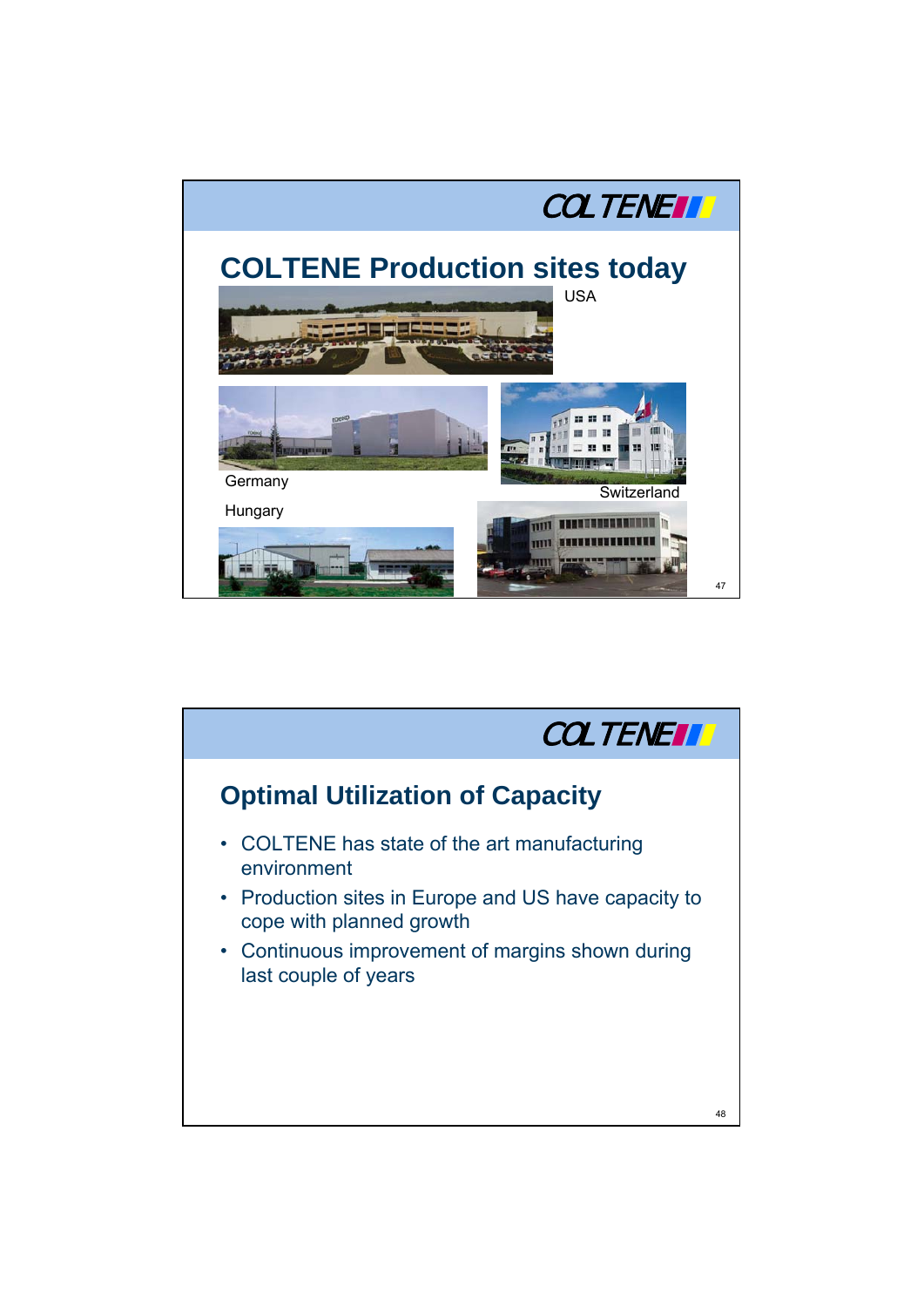

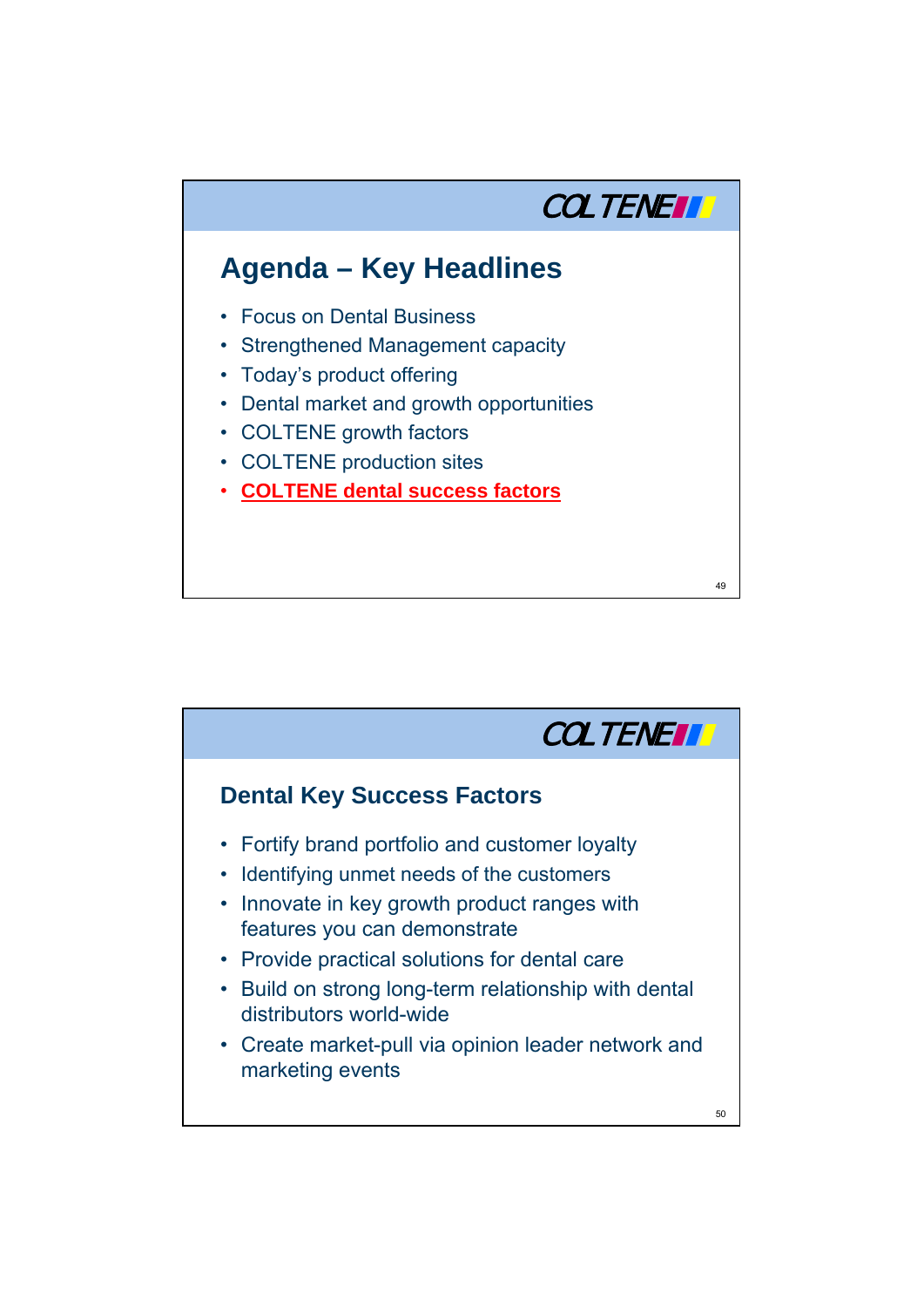